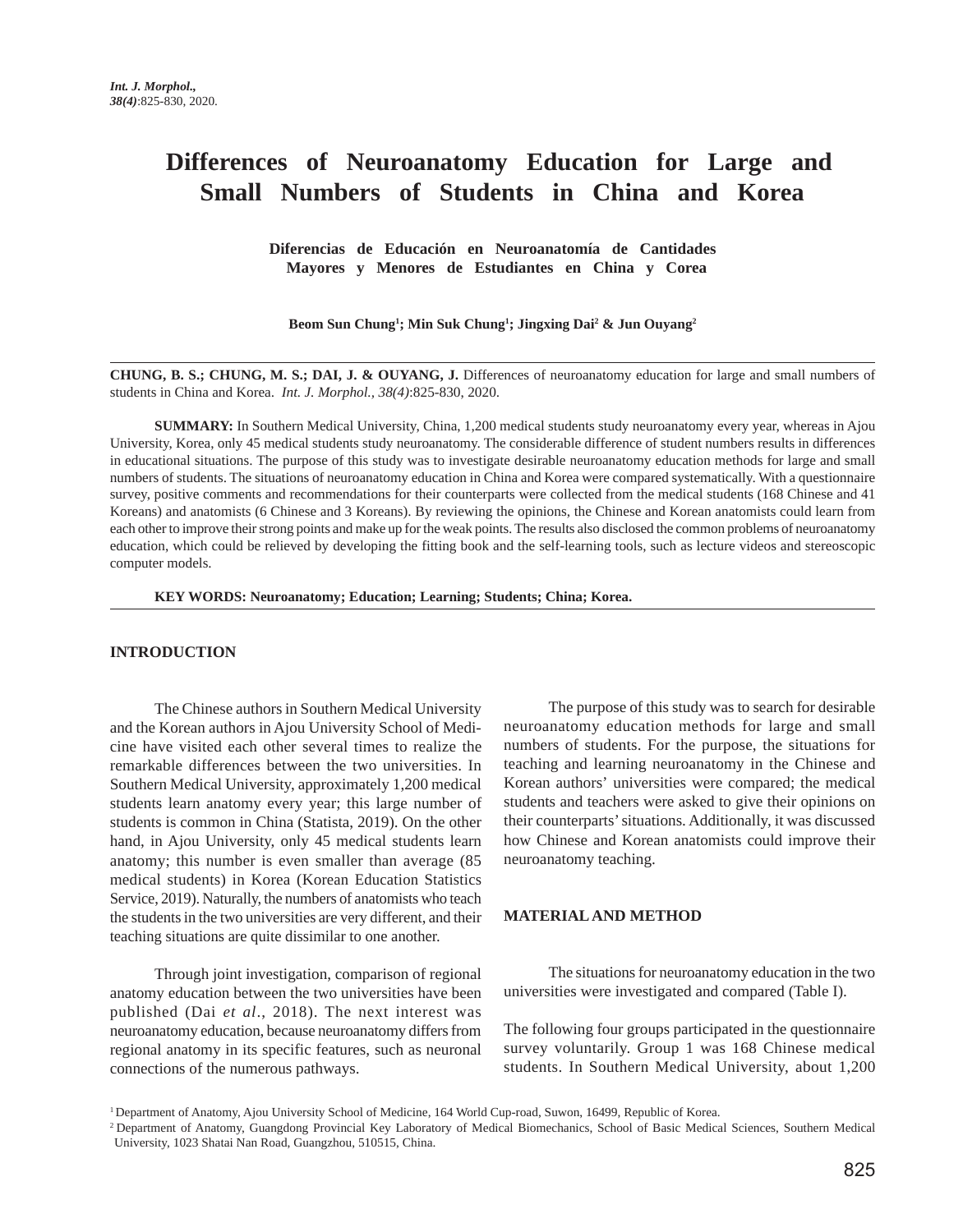

















Fig. 1. Neuroanatomy education in China (left column) and in Korea (right column). Large and small numbers of medical students (1st row), slide lecture and board lecture (2nd row), lab practice (3rd row), permanent specimens in anatomy museum and temporary brain specimens (4th row), and self-developed neuroanatomy courseware and three-dimensional models (5th row).

students took the neuroanatomy course (Table I), whereas the other students (e.g., nursing students) learn about the nervous system in the systemic anatomy course. Among 1,200 students, 168 students volunteered for the survey. Prior to the survey, the approval of the university government was obtained.

In 2018, a Chinese author presented the situations of neuroanatomy education in the Chinese and Korean universities (Table I) with related pictures (Fig. 1) to the students (Group 1). The presentation was followed by free discussion. Successively, the students were asked "What seems good for the Korean situation?" "What is recommended for the Korean situation?" The students filled out the questionnaires in English without personal data such as name, sex, and age.

Group 2 was six Chinese teachers (3 professors and 3 lecturers) including the Chinese authors. The same presentation and questionnaire survey were done with the teachers.

Group 3 was 41 Korean medical students. Most students who finished the neuroanatomy curriculum volunteered for the survey (Table I). Prior to their participation, the proposed study was examined by the institutional review board (IRB) in the Ajou University School of Medicine. The IRB granted an exemption of deliberation (AJIRB-SBR-EXP-15-254).

In 2019, a Korean author demonstrated the situations of neuroanatomy education in the two universities to the students (Group 3) (Fig. 1, Table I). After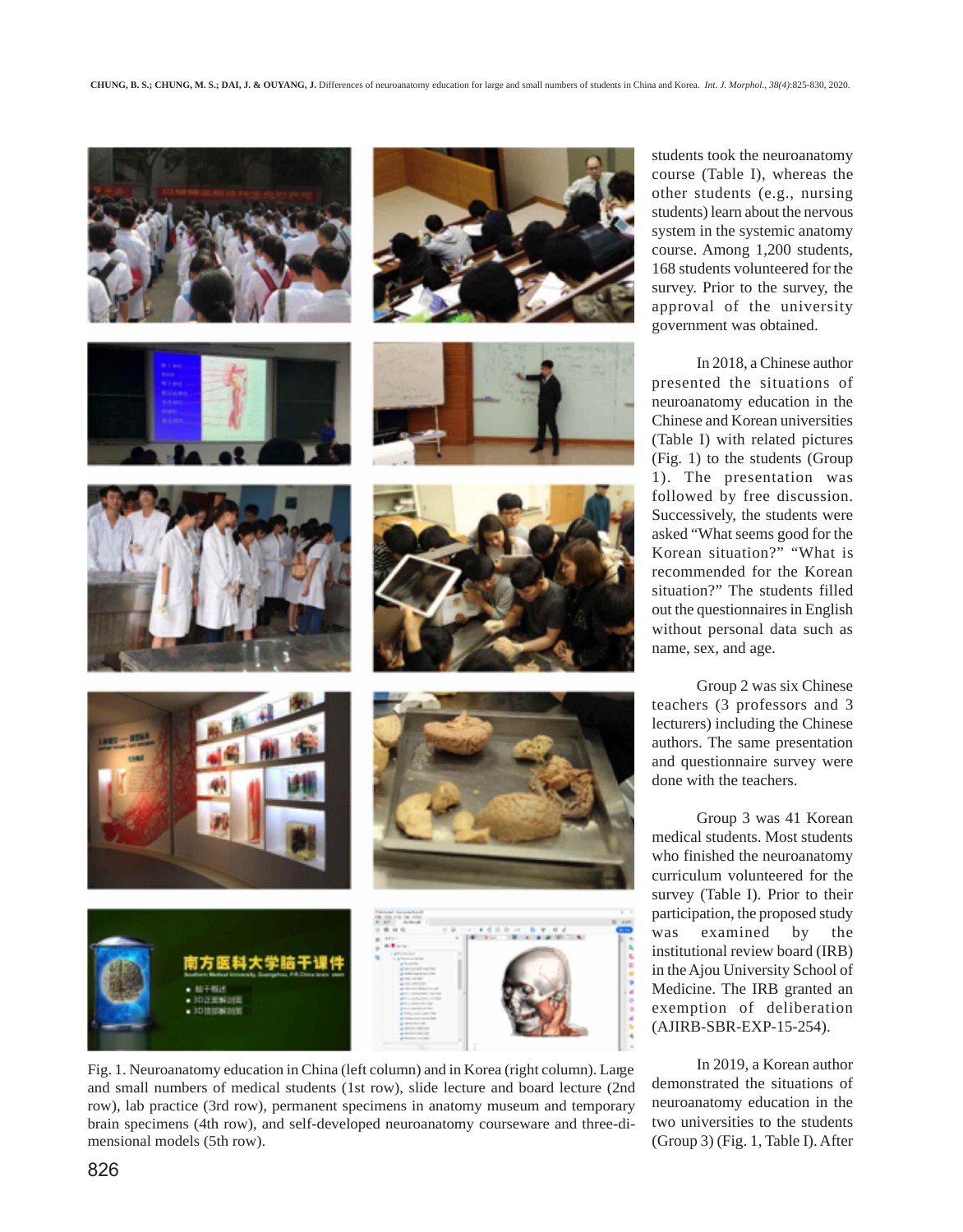discussion, the students answered the questions "What seems good for the Chinese situation?" "What is recommended for the Chinese situation?"

Group 4 was three Korean teachers (2 professors and 1 teaching assistant) including the Korean authors. The same survey was done with the teachers.

Table I. Situations of neuroanatomy education for medical students in Chinese and Korean universities.

|                            | Southern Medical University (China)            | Ajou University (Korea)                                |
|----------------------------|------------------------------------------------|--------------------------------------------------------|
| <b>Students</b>            | Approximately $1,200$ students <sup>1</sup>    | Approximately 45 students <sup>1</sup>                 |
| <b>Teachers</b>            | 10 professors, 5 lecturers, 6 technicians      | 5 professors <sup>2</sup> , 1 teaching assistant       |
| Course duration            | 6 weeks (together with other courses)          | 1 week (together with no other course)                 |
| Total lecture hours        | 27 hours                                       | 27 hours                                               |
| Lab session hours          | 9 hours                                        | 5 hours                                                |
| Lecture style              | Slide lecture (80 %), board lecture (20 %)     | Slide lecture $(80\%)$ , board lecture $(20\%)$        |
| Lecture video              | On-line (ID needed)                            | Both on-line and off-line (no ID needed)               |
| <b>Textbook</b>            | Textbook (self-produced) <sup>3</sup>          | Printed lecture slide                                  |
| Medical terminology        | Chinese $(80\%)$ , English $(20\%)$            | English $(90\%)$ , Korean $(10\%)$                     |
| Lab practice style         | Dissection, observation                        | Observation                                            |
| Students per a lab session | 30 students                                    | 15 students                                            |
| group                      |                                                |                                                        |
| Supplementary materials    | 3D models (commercial)                         | 3D models based on sectioned imagess,                  |
|                            |                                                | neuroanatomy comics (non-commercial, self-             |
|                            |                                                | produced)                                              |
| Exam                       | Multiple choice quiz $(60 \%)$ , description   | Multiple choice quiz $(80\%)$ , description quiz $(10$ |
|                            | quiz $(20\%)$ , specimen picture quiz $(20\%)$ | $\%$ ), specimen picture quiz (10 %)                   |

1 Numbers are bigger than the entrance quotas because of the students who retake the neuroanatomy course.

2 Professors includes anatomist, physiologist, biochemist, and neurologist.

3 Textbook is distributed to students without profit (Hua, 2018).

5 Three-dimensional models made from the sectioned images of cadaver heads can be obtained from anatomy.co.kr free of charge.

## **RESULTS**

The major opinions of the students and teachers about their counterparts' situations were summarized in Tables II and III.

Among the opinions, only the recommendations for counterparts were summarized in the Results section, because the recommendations for Korean situation were closely related with the positive comments for Chinese situation; and vice versa. Instead, both the positive comments and the recommendations were mentioned in the Discussion section.

#### **1. Recommendations for Korean situation (Table II)**

The Chinese students and teachers were concerned with only a one-week neuroanatomy course in Korea (Table I). The short course resulted from the atmosphere that the Korean university views the block lecture as a current education trend. The Chinese thought that neuroanatomy knowledge needs to be reinforced during a long course. Additionally, more lab hours are suggested for understanding the brain morphology.

Table II. Opinions of the Chinese students and teachers about the Korean situation.

|           | Positive comments for Korean situation                                           | Recommendations for Korean situation                                                   |
|-----------|----------------------------------------------------------------------------------|----------------------------------------------------------------------------------------|
| 168       | Abundant cadaveric specimens enable minute                                       | More course weeks are needed for deep understanding                                    |
| Chinese   | observations by students. $(125 + 2)$                                            | of the subject. $(73 + 1)$                                                             |
| students  | Small number of students yields high learning efficiency.<br>$(101 + 2)$         | Commercial 3D computer models should be used for<br>convenient observation. $(51 + 1)$ |
| 6 Chinese | Comics improve students' memorization and interest. (45)                         | Conventional book should be used for precise                                           |
| teachers  | $+1)$                                                                            | information. $(30 + 2)$                                                                |
|           | Browsing software and 3D models help stereoscopic<br>understanding. $(40 + 1)$   | More lab hours are needed for understanding actual<br>morphology. $(28 + 1)$           |
|           | Board lecture videos enable self-learning. $(41 + 0)$                            | More description quizzes are needed. $(20 + 2)$                                        |
|           | Board lecture with schematic drawings helps general<br>understanding. $(33 + 2)$ | More teachers are needed. $(21 + 0)$                                                   |

(Repeated number of the Chinese students' opinions + that of the Chinese teachers' opinions).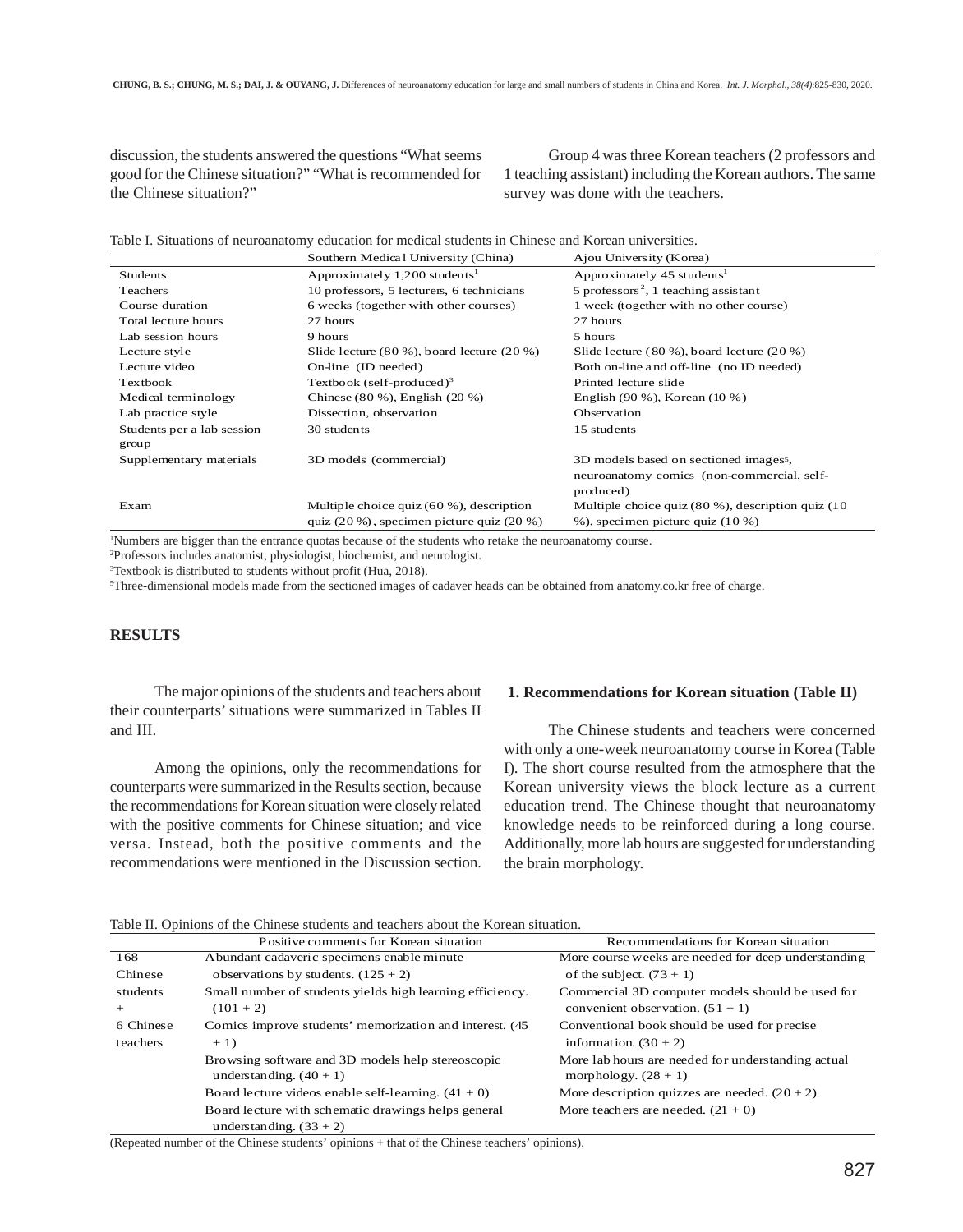The Chinese recommended the use of commercial three-dimensional (3D) models. Even though the selfproduced 3D models by the Korean authors have their merits, including sectioned images and free distribution (Chung & Chung, 2019), the Korean students might benefit from the commercial 3D models equipped with the advanced functions.

The Chinese suggested the conventional book rather than the printed lecture slides. A solution might be for the self-produced textbook to include the concise information fitting the short course hours in Korea.

#### **2. Recommendations for Chinese situation (Table III)**

The Korean participants' major concern was the large

number of students and the relatively small number of the teachers in China (Table I). Increasing the number of teachers is the fundamental solution; however, the university would not permit it for financial reasons. Other methods (e.g., selflearning materials) should be considered to overcome the insufficiency of teachers.

The Koreans emphasized the English terminology, because the Chinese students would read English books and journals after graduation. They did not mean to abandon the Chinese terminology, but to learn both terminologies.

Koreans suggested having an intensive neuroanatomy course without other courses. The Korean opinion was opposite to the Chinese opinion that a long neuroanatomy course with other courses is desirable.

Table III. Opinions of the Korean students and teachers about the Chinese situation.

|                 | Positive comments for Chinese situation                                                                         | Recommendations for Chinese situation                                                                |
|-----------------|-----------------------------------------------------------------------------------------------------------------|------------------------------------------------------------------------------------------------------|
| 41 Korean       | Brain dissection by students improves their understanding                                                       | Having so many students lowers the concentration on                                                  |
| students        | and memorization. $(27 + 1)$                                                                                    | lecture. $(24 + 2)$                                                                                  |
| $+$<br>3 Korean | Learning neuroanatomy for a long period along with<br>collateral courses is helpful for holistic understanding. | For abundant students, there must be more teachers. (23)<br>$+2)$                                    |
| teachers        | $(11 + 2)$                                                                                                      | English terminology should be taught more for                                                        |
|                 | Lab sessions with longer hours yield better understanding                                                       | international communication. $(21 + 3)$                                                              |
|                 | of brain structure. $(11 + 2)$                                                                                  | Learning neuroanatomy in a short course without                                                      |
|                 | Many lecturers and technicians in a lab session are helpful<br>for novice students' understanding. $(9 + 3)$    | collateral courses can increase the concentration on the<br>subject. $(18 + 1)$                      |
|                 | Thanks to having many teachers, students can learn<br>diverse perspectives. $(10 + 1)$                          | Supplementary learning materials besides the<br>commercial ones enable reviewing of the lab session. |
|                 | Brain specimens in the museum inspire students about                                                            | $(8 + 2)$                                                                                            |
|                 | neuroanatomy. $(8 + 2)$                                                                                         | Board lecture with schematic drawings will help<br>concrete understanding. $(5 + 2)$                 |

(Repeated number of the Korean students' opinions + that of the Korean teachers' opinions).

## **DISCUSSION**

In this report, neuroanatomy education for 1,200 Chinese medical students and that for 45 Korean medical students have been compared (Fig. 1) (Table I). The opinions of the students and teachers on the two education situations were gathered (Tables II and III).

It is difficult to decide which of the two nations' educational methods is more desirable, for the following reasons. First, between China and Korean, there are social and cultural gaps in people's values. Second, the two nations and two universities have different educational philosophies and goals (Dai *et al*.).

The differences between the two counterparts should be recognized. One is the different number of students who were learning neuroanatomy. In Korea, the small number enabled the students to receive individual care from the teachers and pay high attention in lectures or lab practice (Tables I and II). In China, the large number increased the diverse styles of lab practice, such as the anatomy museum (Fig. 1), as well as the diverse perspectives of learning from many teachers (Tables I and III).

Another is the different durations of the neuroanatomy course. Some Korean students and teachers preferred their own short course without collateral courses, because it might be beneficial for intensive learning to have no distraction. Other Koreans preferred the counterpart's long course duration with collateral courses, because it might be beneficial for students' brain dissection, integrated understanding, and long-term memorization (Tables I and III). This topic should be further discussed by various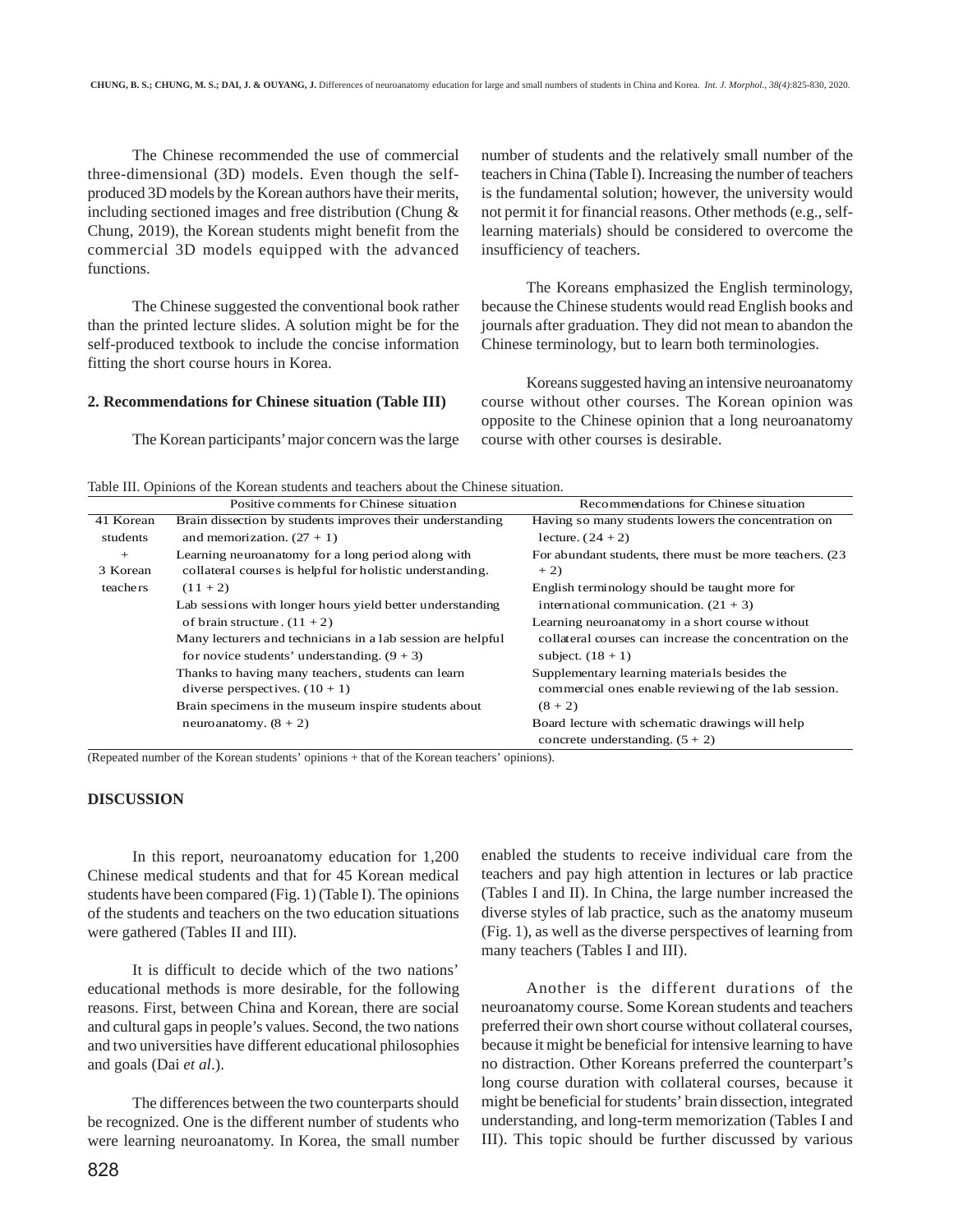educators and education theorists (Peterson & Tucker, 2005).

The results of the present study disclosed the objective problems of neuroanatomy education in both nations (Tables II and III). For these problems, both extrinsic and intrinsic solutions are to be considered.

The extrinsic solutions can be tried by the responsible persons outside anatomy department. Examples are for the appointed professors of the university to adjust the neuroanatomy course schedule, to increase the number of anatomists, or to build an anatomy museum. A job of the anatomists is to persuade them to do so for the sake of the students' learning. The results of this research and other investigations would be helpful data for such persuasion.

On the other hand, the intrinsic solutions can be tried by the anatomists themselves. An intrinsic solution is the fitting book. The printed lecture slides used in Korea cannot provide the students with systemic, comprehensive, and precise information. Replacing the slides with a conventional neuroanatomy book (Table II) might still create a big problem, because the conventional book is overwhelming in size and difficulty. It decreases the students' interest and even causes neurophobia (Giles, 2010; Javaid *et al*., 2018).

Therefore, the Korean authors decided to make an alternative neuroanatomy book based on their experience in making a regional anatomy book (Chung *et al*., 2020). The neuroanatomy book will contain the concise information appropriate for the novice students, the schematic drawings of neuronal connections to help them understand, and the comics to improve their memorization and interest (Park *et al*., 2011; Kim *et al*., 2017). It is hoped that this book in English will be used by the Chinese students either directly or after Chinese translation.

The other intrinsic solution is the self-learning materials. First is the lecture video on neuroanatomy. Both the Chinese and the Korean universities have produced the lecture video that is preferentially used by students (Tables I and II) (Park & Chung, 2006). In addition, the lecture video on neuroanatomy lab practice (e.g., explanation of the brain specimens) can be manufactured to facilitate enough lab practice in the limited time. It would be best if the lecture video corresponds to the textbook and lab-practice manual.

Second is the 3D models of the brain and its virtual dissection software. The Korean authors have made the software that deals with the surface and volume models of the head, including the brain from the cadaver's sectioned images, and have distributed the software free of charge (Fig.

1) (Shin *et al*., 2012; Chung & Park, 2019). The free software and the commercial software equipped with the advanced functions complement each other (Chung *et al*., 2015; Chung & Chung, 2019).

From the comparison between the two different situations, a change of concept can be made. For example, the Chinese authors have thought that the enormous number of students is an obstacle to their research activity (Table I). However, during the present study, the Chinese authors began to realize that their situation could be the source of research for educational methods, teaching materials, and pedagogic systems (Dai *et al*.).

This report shows the different situations of neuroanatomy education and the responses of students and teachers to the situations. By reviewing them, the Chinese and Korean anatomists can learn from their counterparts to improve their strong points and overcome their weak points. This study is expected to be useful information for other anatomists to establish their neuroanatomy-teaching methods appropriate for either large or small numbers of students.

## **ACKNOWLEDGEMENTS**

This work was supported by the National Research Foundation of Korea (NRF) grant funded by the Korea government (MSIT) (Nº. 2019R1F1A1059842).

This study was supported by the National Key R&D Program of China (no. 2017YFC1105000) and Sanming Project of Medicine in Shenzhen (SZSM201612019).

**CHUNG, B. S.; CHUNG, M. S.; DAI, J. & OUYANG, J.** Diferencias de educación en neuroanatomía de cantidades mayores y menores de estudiantes en China y Corea. *Int. J. Morphol., 38(4)*:825-830, 2020.

**RESUMEN:** En la Universidad de Medicina del Sur, China, 1.200 estudiantes de medicina estudian la neuroanatomía cada año, mientras que en la Universidad de Ajou, Corea, solo 45 estudiantes de medicina estudian neuroanatomía. Esta considerable variable del número de estudiantes resulta en diferencias en las situaciones educativas. El propósito de este estudio fue investigar métodos de educación en neuroanatomía deseables para cantidades mayores y menores de estudiantes. Se compararon sistemáticamente las situaciones de educación en neuroanatomía en China y Corea. Por medio de una encuesta por cuestionario, se obtuvieron comentarios positivos y recomendaciones para sus contrapartes de los estudiantes de medicina (168 chinos y 41 coreanos) y anatomistas (6 chinos y 3 coreanos). Al revisar las opiniones, los anatomistas chinos y coreanos podrían aprender unos de otros para